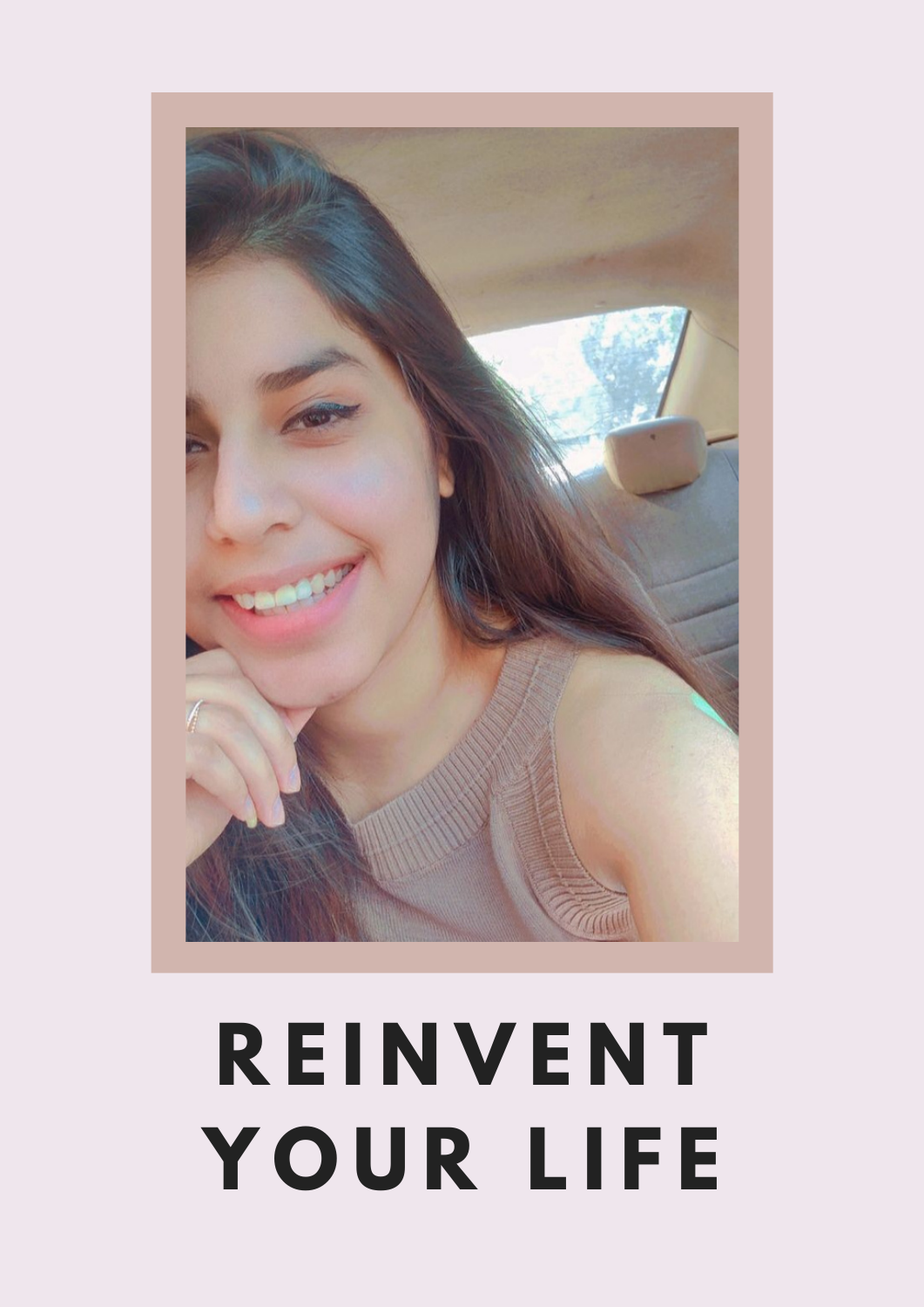### W E L C O M E

Hi lovely,

I know, Life can be overwhelming sometimes, specially when we have a laidback approach towards it.

If you feel stuck in your life, you might find the need to reinvent yourselves and intentionally follow new routines and habits that'll help you to create the life you desire.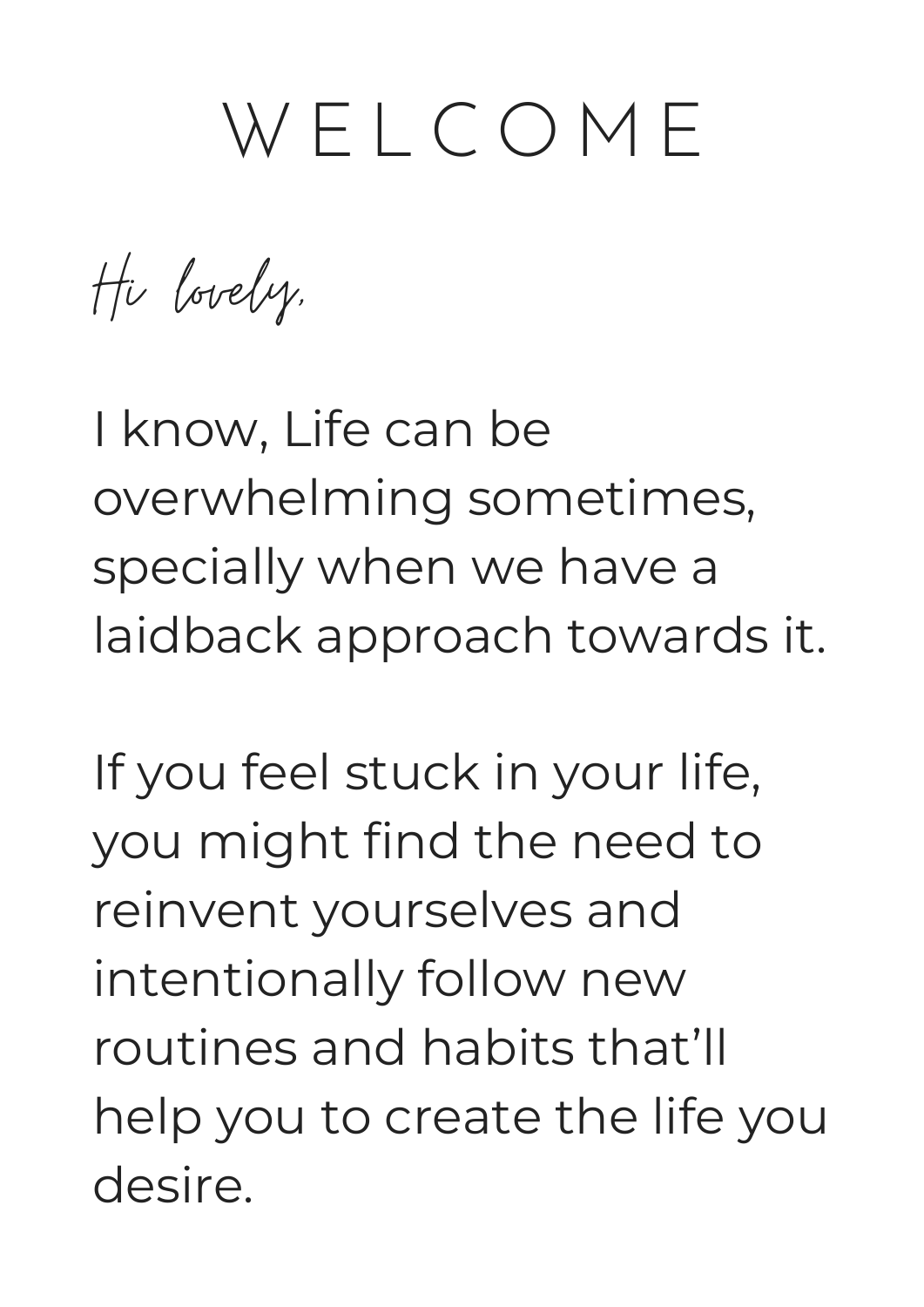The 3 step process

In order to have a significant life transformation,

1.You first need to take full responsibility of your current situations.

2. Next, you need to come up with a self improvement plan to change your life.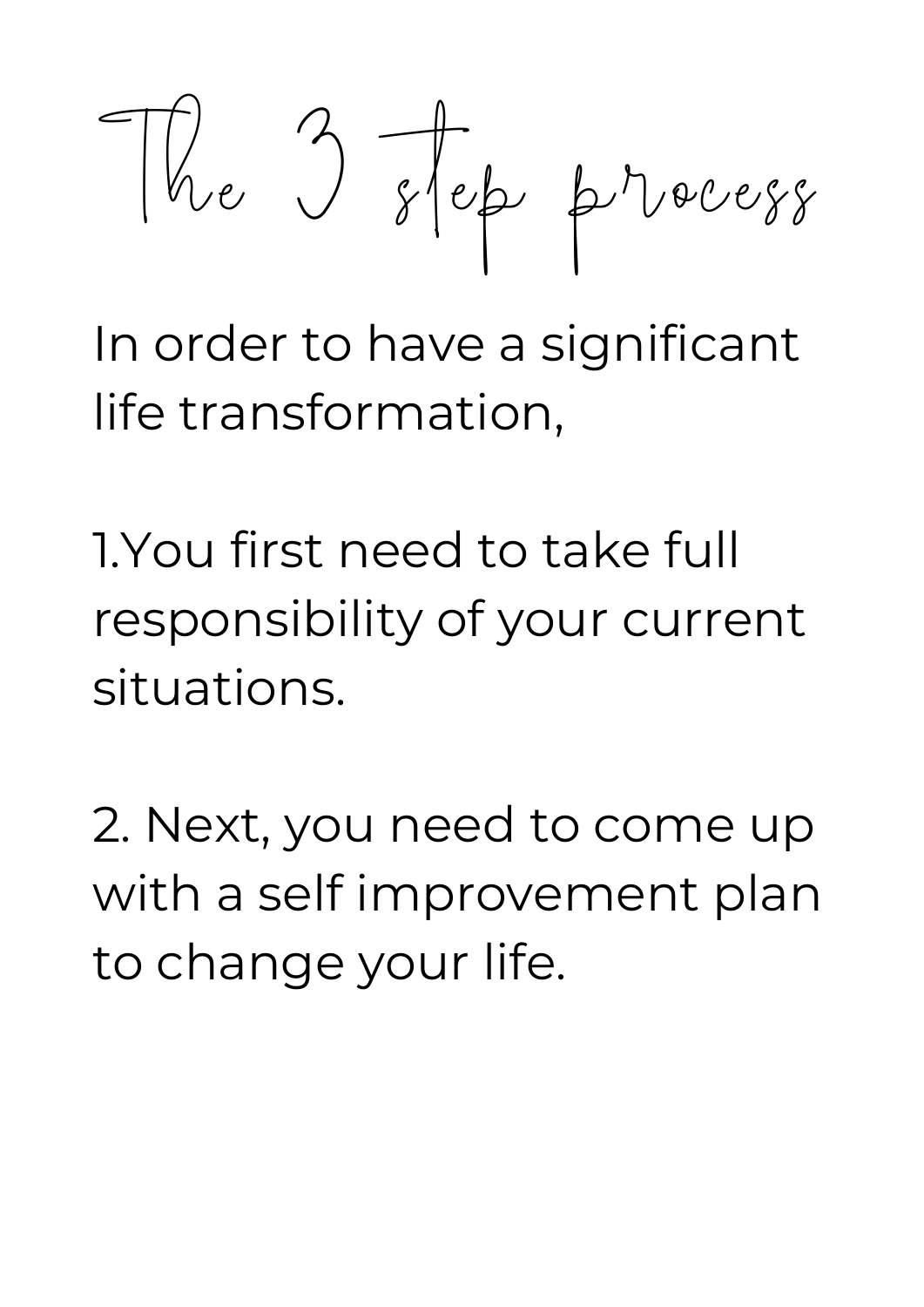3. And lastly, you need to track your progress continuously to keep a check if your actions are aligned with your goals.



Use this workbook to examine various aspects of our lives, then evaluate them and eventually create an actionable plan to improve in each of these areas. You have to be intentional in your actions to create the life that you want.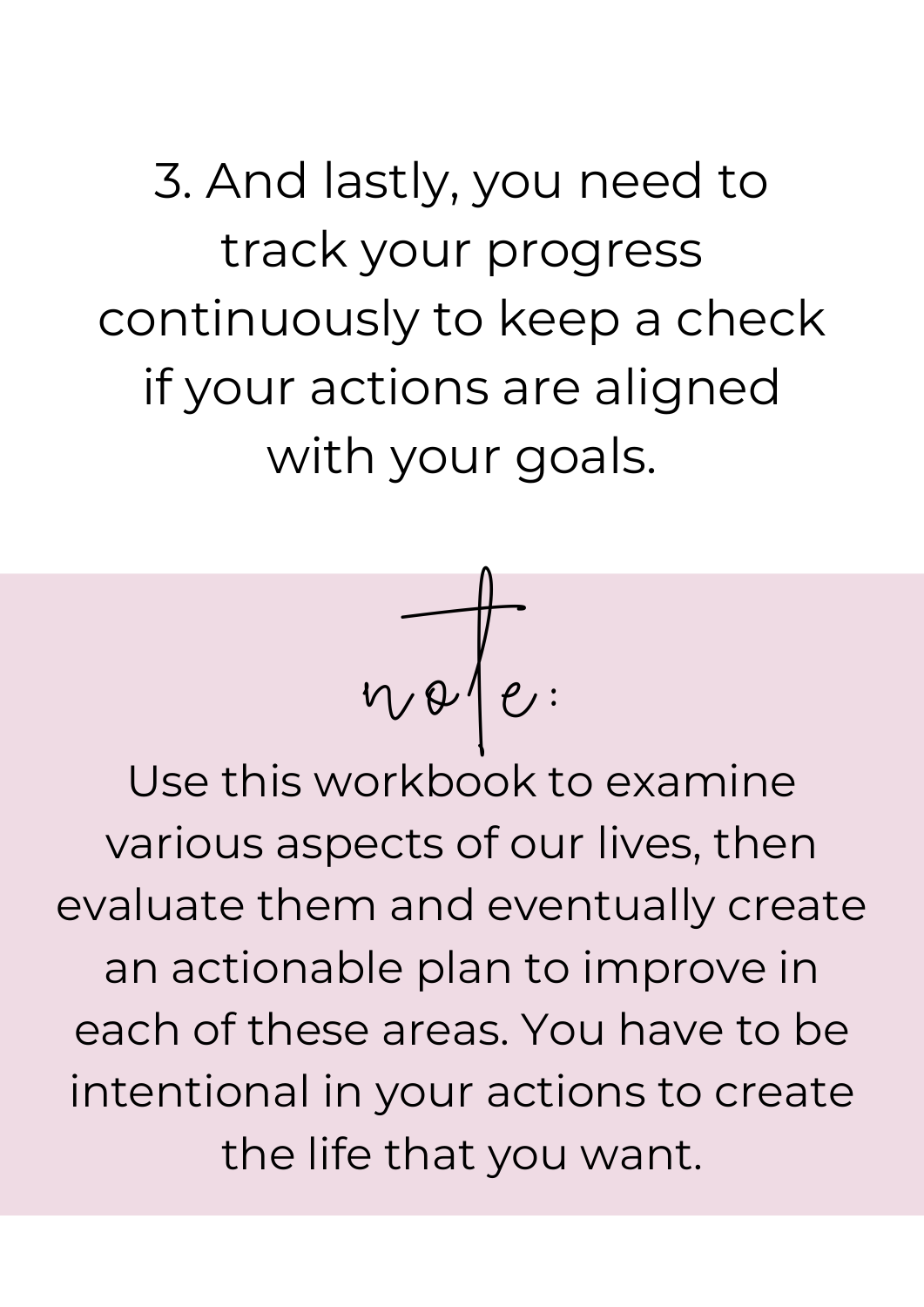# **6 AREAS OF LIFE TO FOCUS ON**

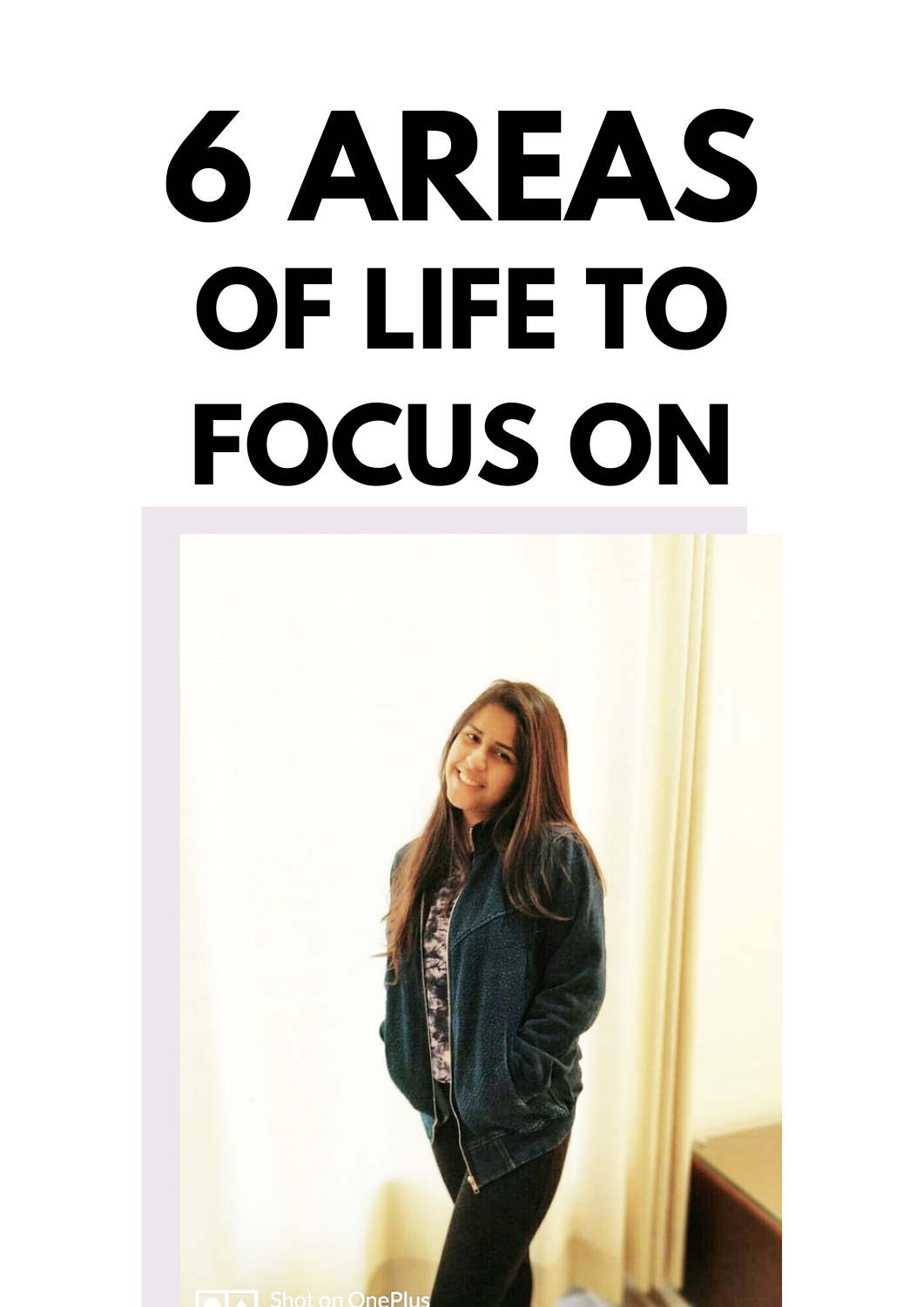Here's an exercise to help you assess your progress in six major areas of your life.

Begin evaluating yourself in each of the areas listed below. Be completely honest; this exercise is designed to help you determine whether or not you are living up to your true potential.

To change your life, you need to first assess your current situation. These are the six factors that would influence your transformation.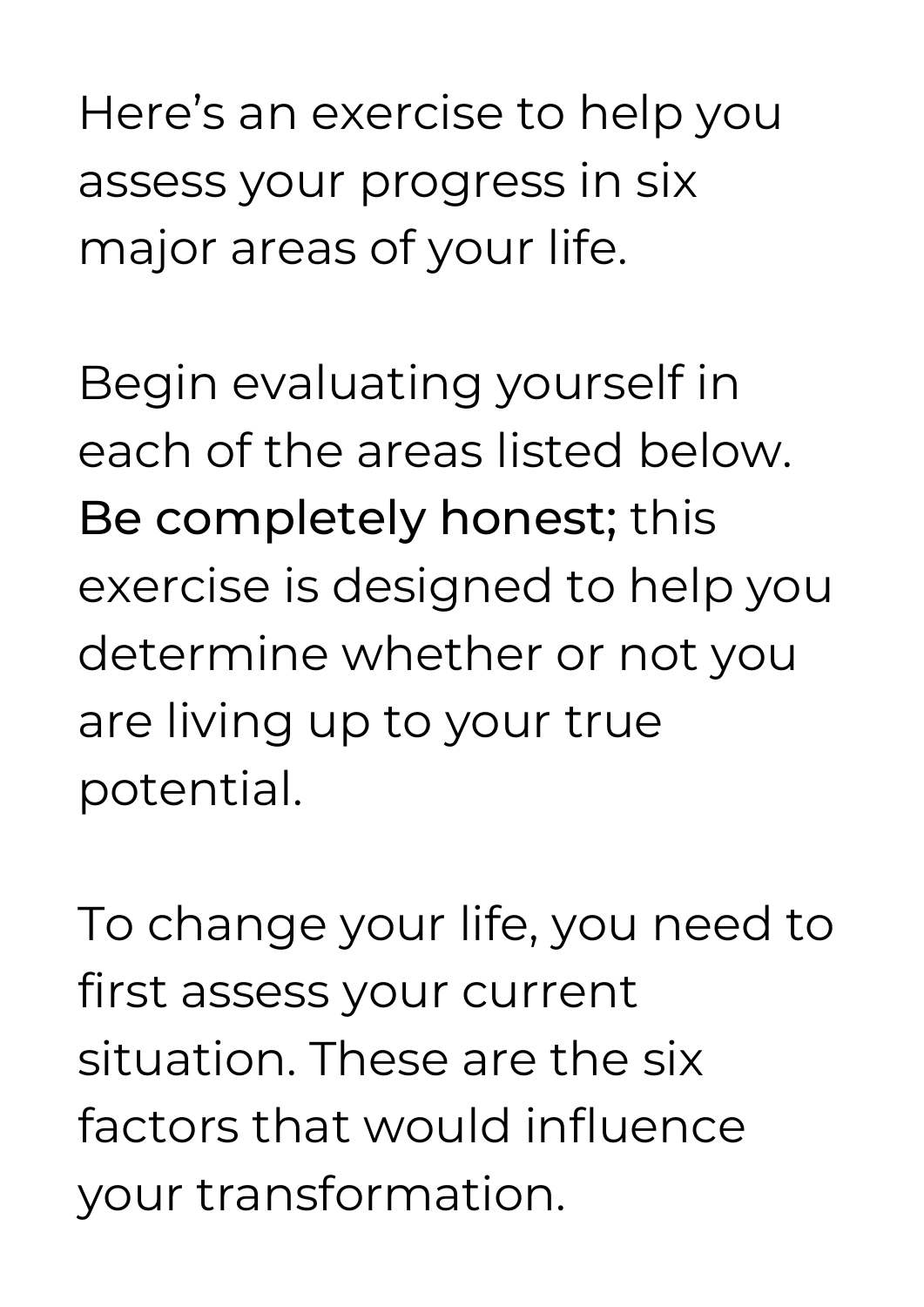

Think about your professional life. Ask yourself if you are where you want to be or are you going on the right path? Or, like most people, you despise what you're doing?

Evaluate your career on a scale of 1 to 10. In this case, 1 means your job is terrible, you don't like going to work everyday. And a score of 10 indicates that you are in love with your job.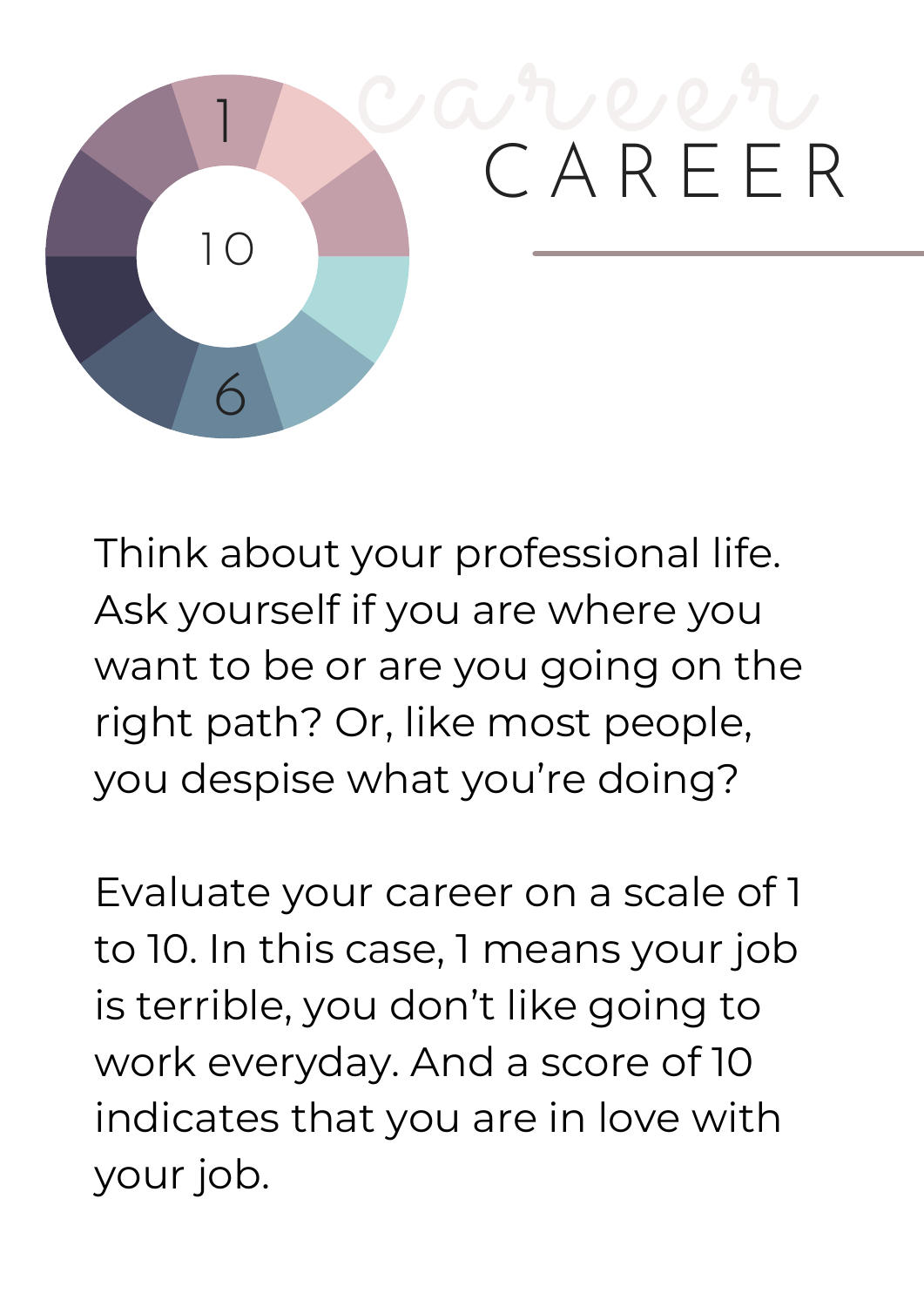# career C A R E E R 1 6 1 0

### WHERE ARE YOU AT RIGHT NOW?

### WHAT IS YOUR END GOAL FOR THE MONTH?

things you 'd do to achieve your goals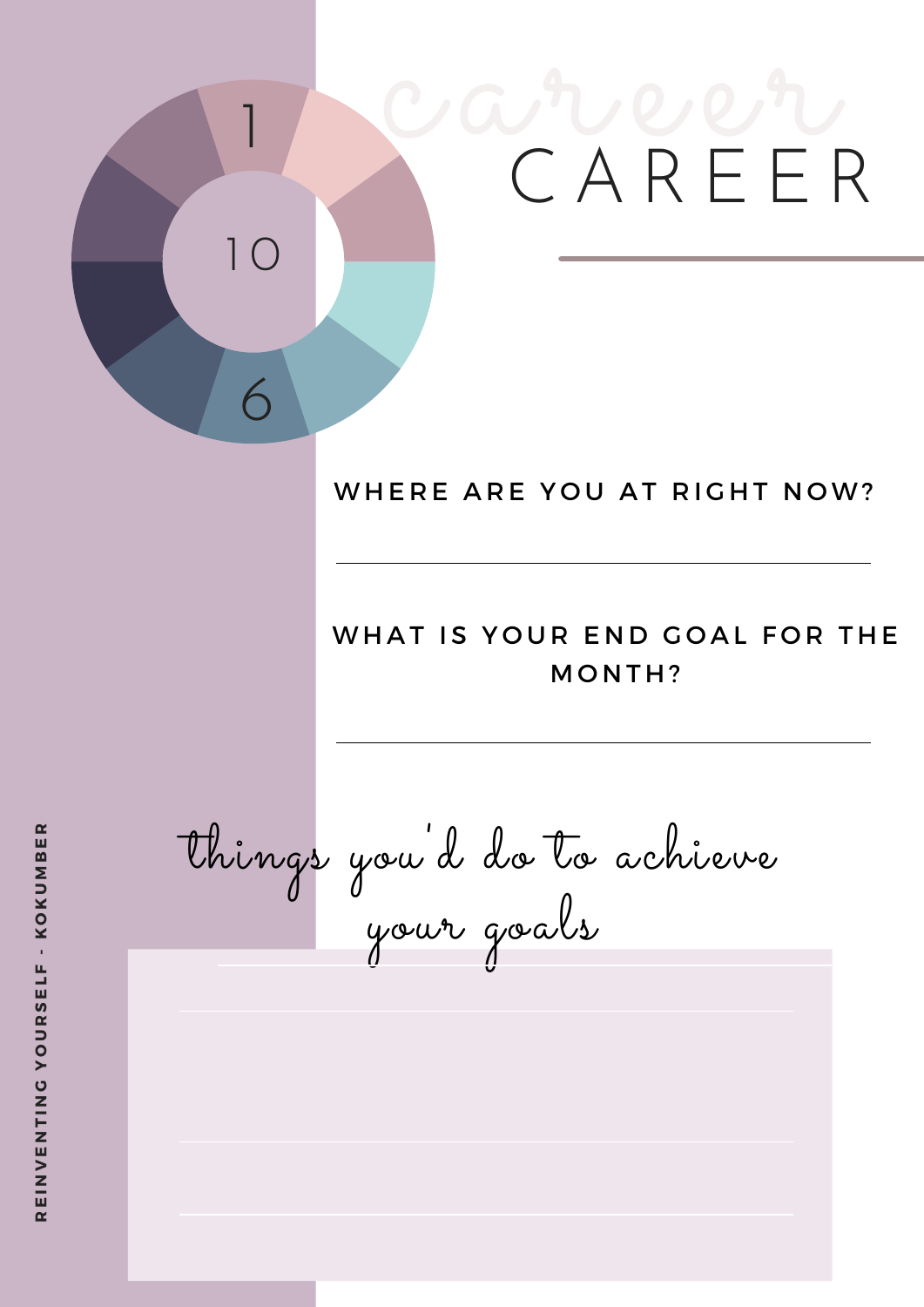

Assess all of your relationships, be it your friends, family, partner, neighbors, colleagues, mentors or your business relations.

### *Remember, your network determines your net worth.*

In this case, 1 denotes that you are alone, with no friends or family to lean on. Whereas a solid 10 means that all of your relationships are perfect. You don't have to change any of them.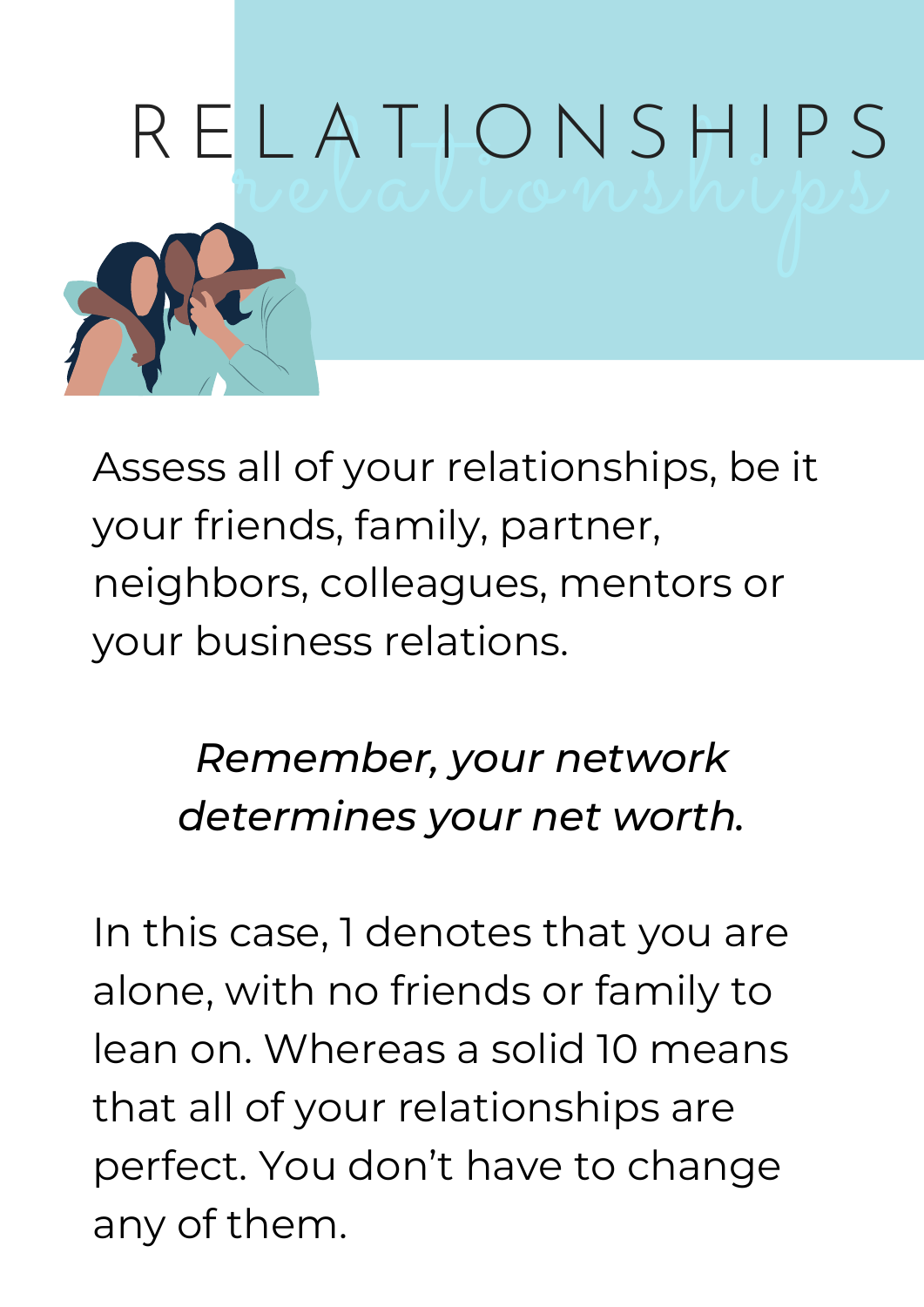## LAI-UNSMIPS<br>relationships R E L A T I O N S H I P S



### WHERE ARE YOU AT RIGHT NOW?

### WHAT IS YOUR END GOAL FOR THE MONTH?

things you 'd do to achieve your goals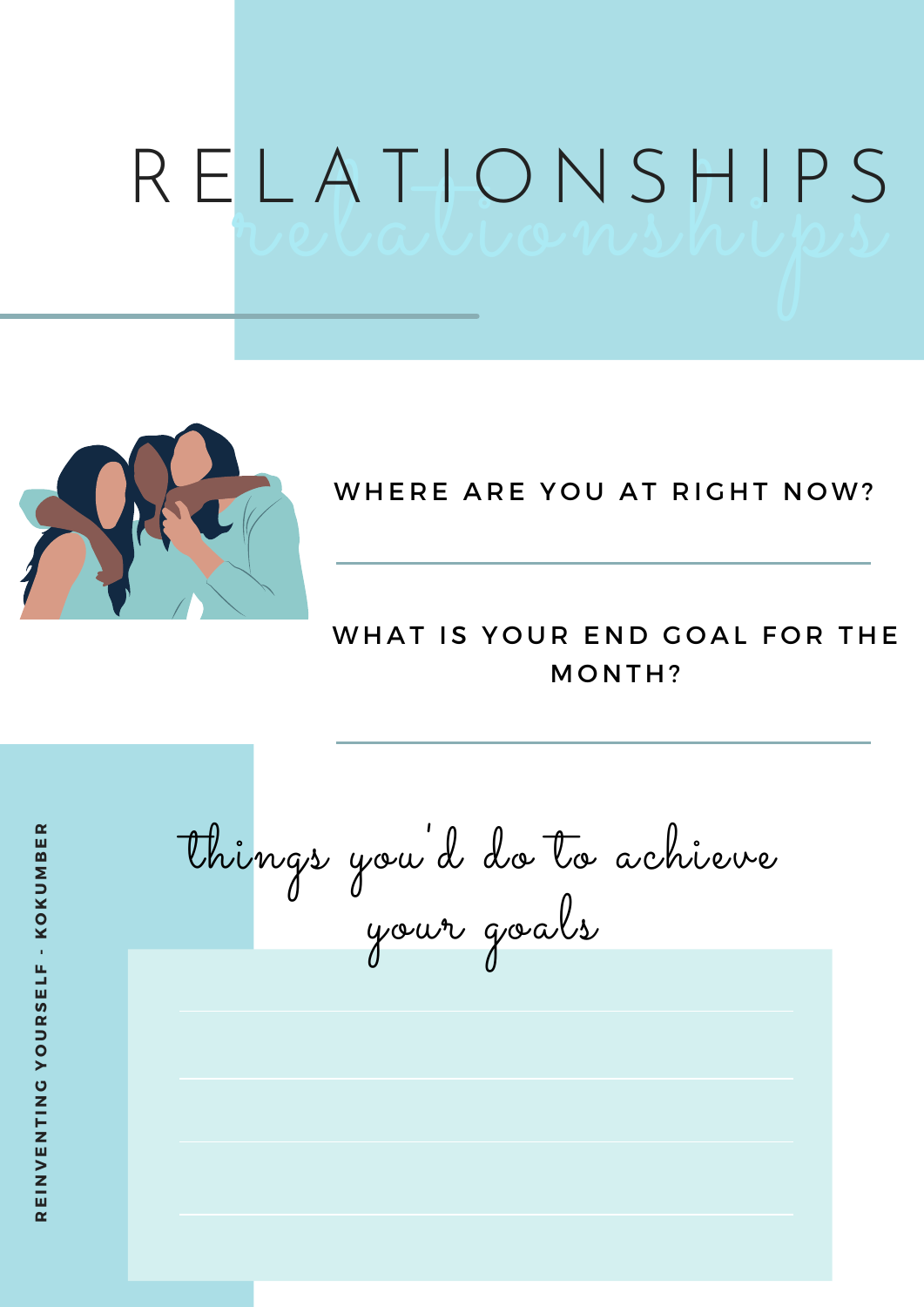# intellectual I N T E L L E C T U A L

You can evaluate this by the number of books you've read, courses you've enrolled in, and workshops you've attended.

Basically, how much time, money, and energy do you invest in selfimprovement.

Here, 1 means you have no IQ, don't know how to read, while 10 means you are the smartest person and have all the knowledge in the world.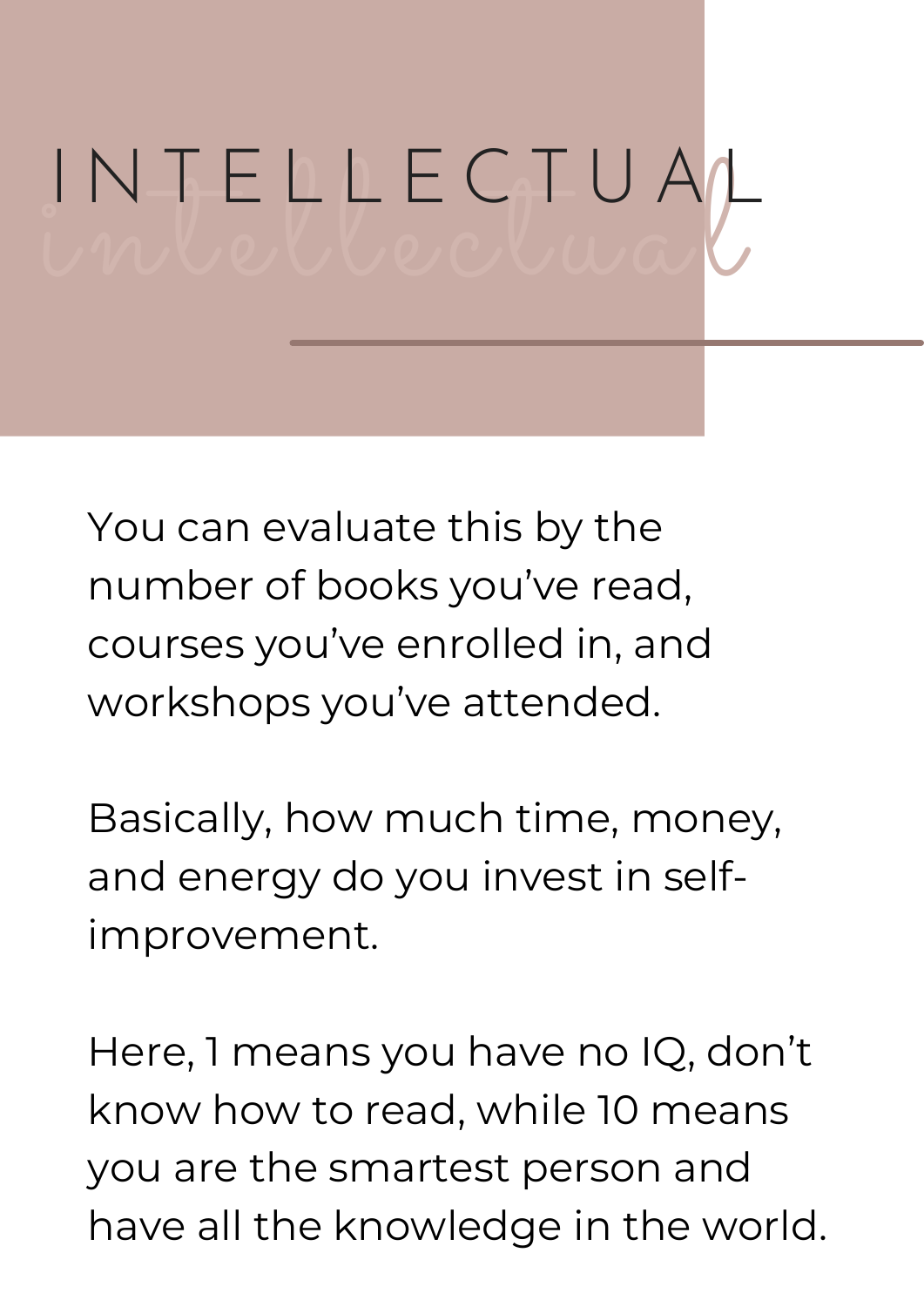# intellectual I N T E L L E C T U A/L

#### WHERE ARE YOU AT RIGHT NOW?

### WHAT IS YOUR END GOAL FOR THE MONTH?



**E I N V ENT I N GY OUR**<u>ທ</u> **ELF - K OKUΣ BER**

**R**

things you 'd do to achieve your goals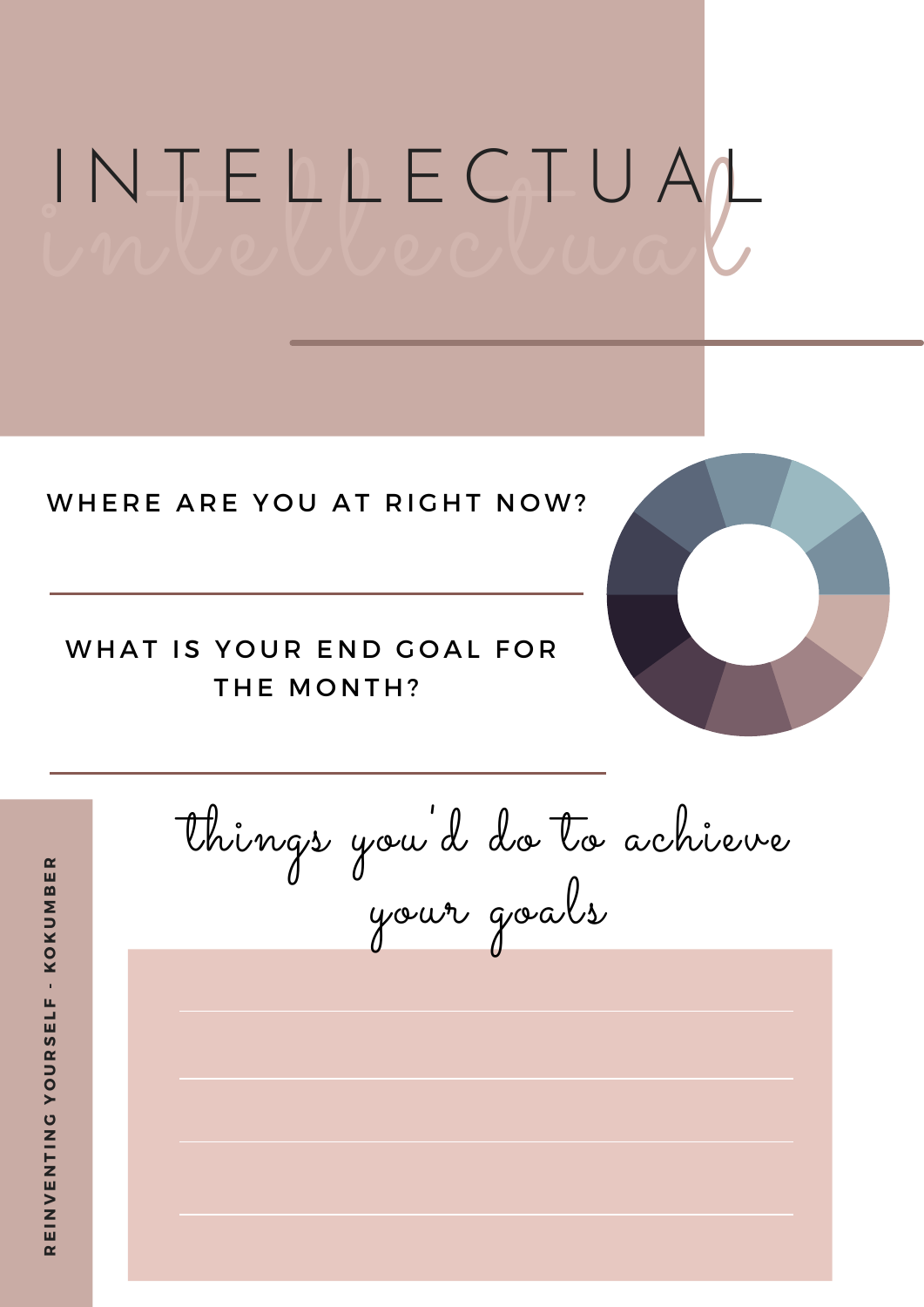# physical P H Y S I C A L

Are you in good physical condition? It's not just about how you look, but also how your body feels.

Do you have enough energy throughout the day, a strong immune system, and healthy eating habits? Also, consider the amount of sleep you get.

In this case, 1 means you are completely out of shape and your health is miserable, while 10 means you have perfect physical health.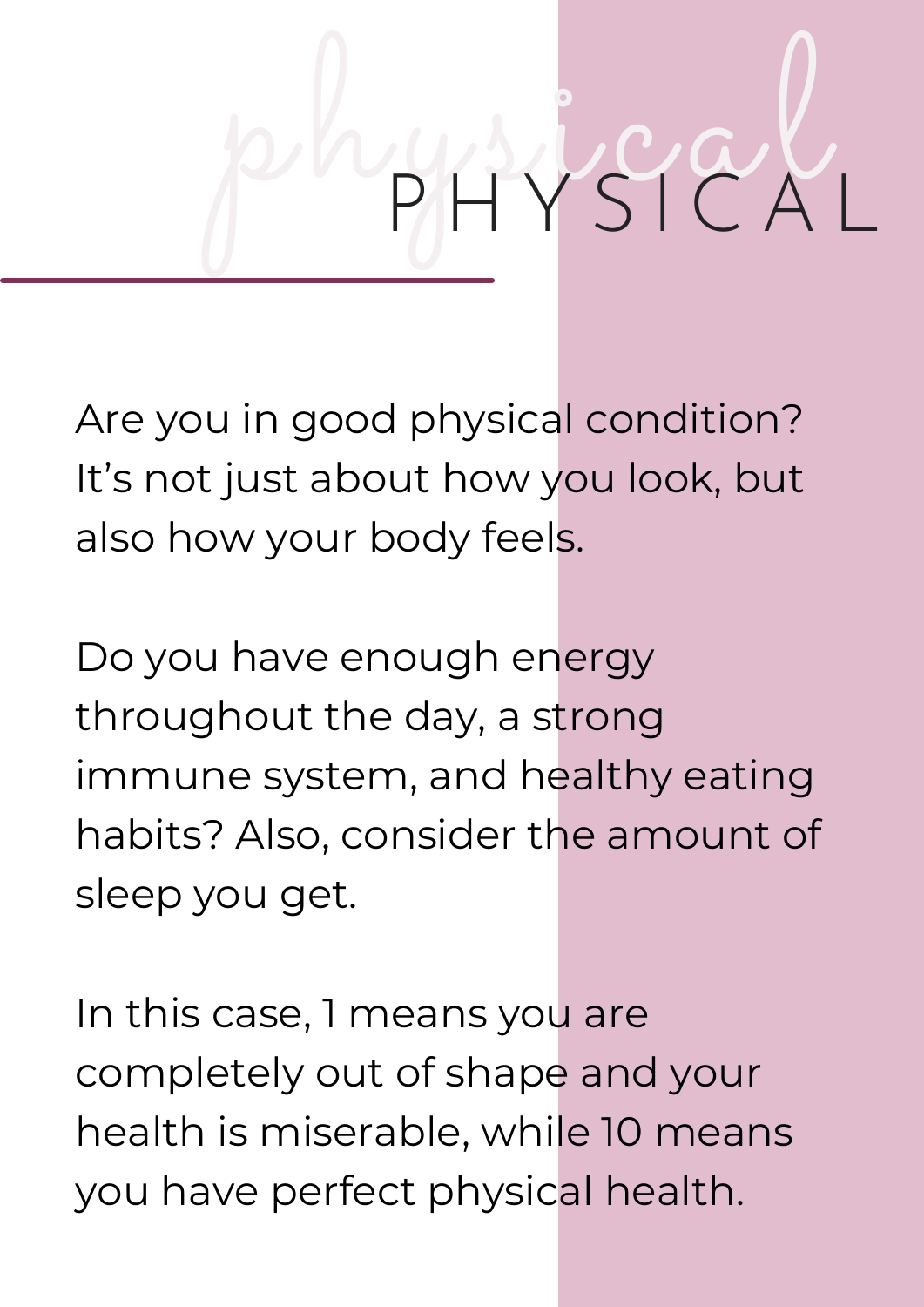### physical P H Y S I C A L things you 'd do to achieve your goals **UR**<u>ហ</u> **ELF - K OKUΣ BER**WHERE ARE YOU AT RIGHT NOW? WHAT IS YOUR END GOAL FOR THE MONTH?

**RE I N**  $>$ **ENT I N GY O**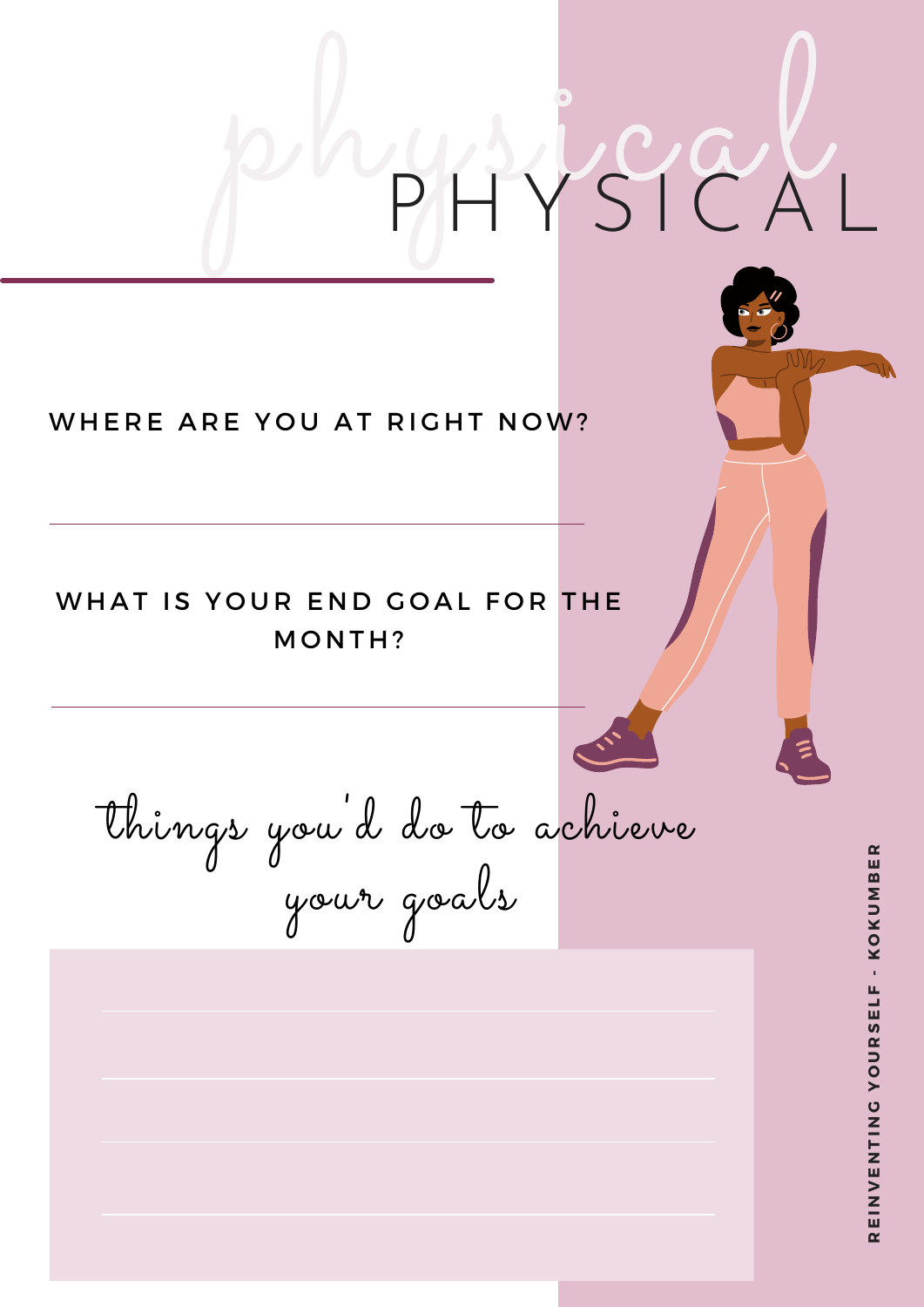# emotional <sup>E</sup> <sup>M</sup> <sup>O</sup> <sup>T</sup> <sup>I</sup> <sup>O</sup> <sup>N</sup> <sup>A</sup> <sup>L</sup>

How do you feel throughout the day? Are you sad, happy, angry, peaceful, or all over the place? And, more importantly, how do you deal with these emotions?

Do you frequently feel anxious and overwhelmed?

In this case, 1 denotes that you are an emotional wreck. Whereas, a score of 10 indicates that you are extremely calm, peaceful, and self-aware. You're essentially Buddha, lol.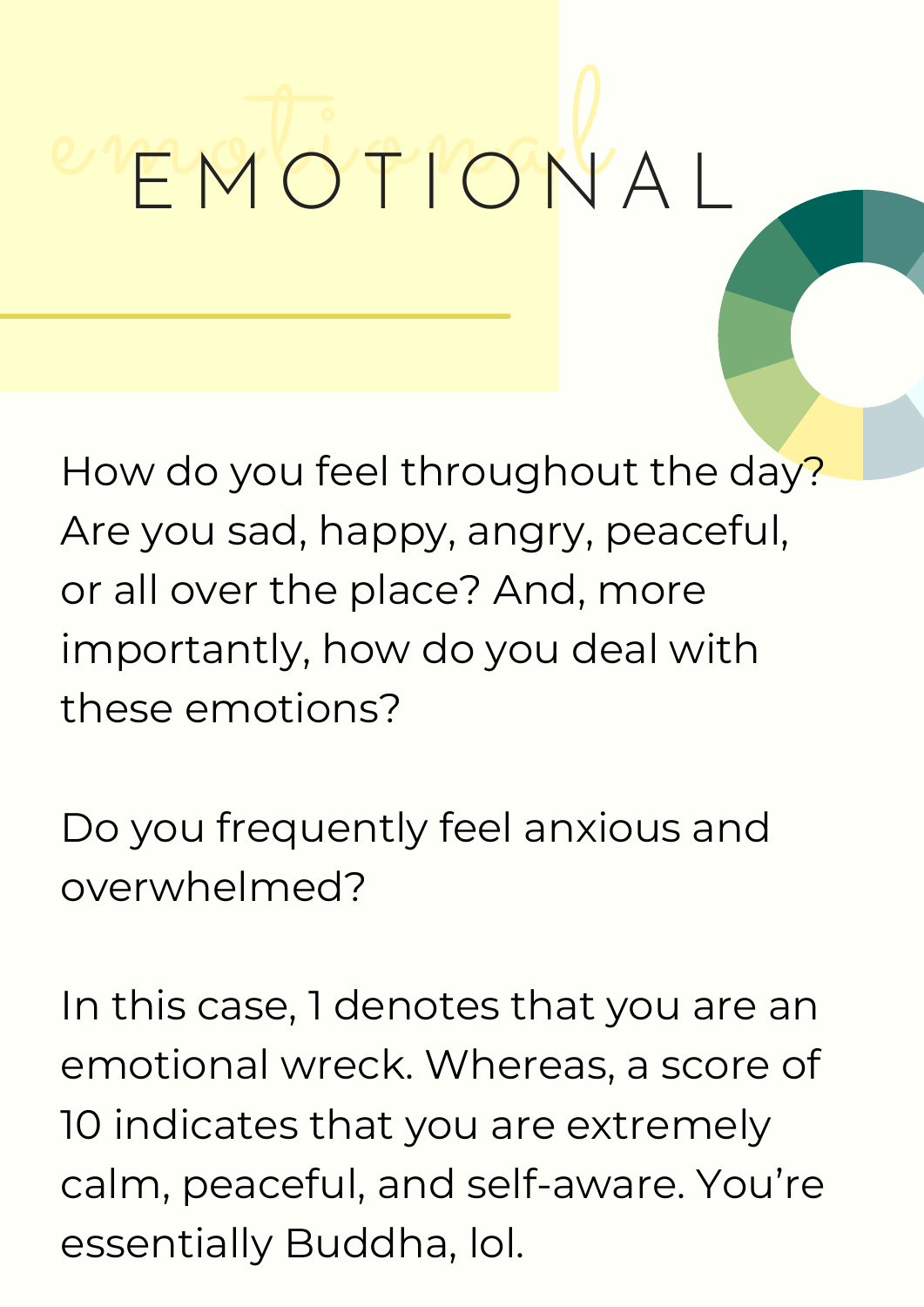# emotional <sup>E</sup> <sup>M</sup> <sup>O</sup> <sup>T</sup> <sup>I</sup> <sup>O</sup> <sup>N</sup> <sup>A</sup> <sup>L</sup>



### WHERE ARE YOU AT RIGHT NOW?

### WHAT IS YOUR END GOAL FOR THE MONTH?

things you 'd do to achieve your goals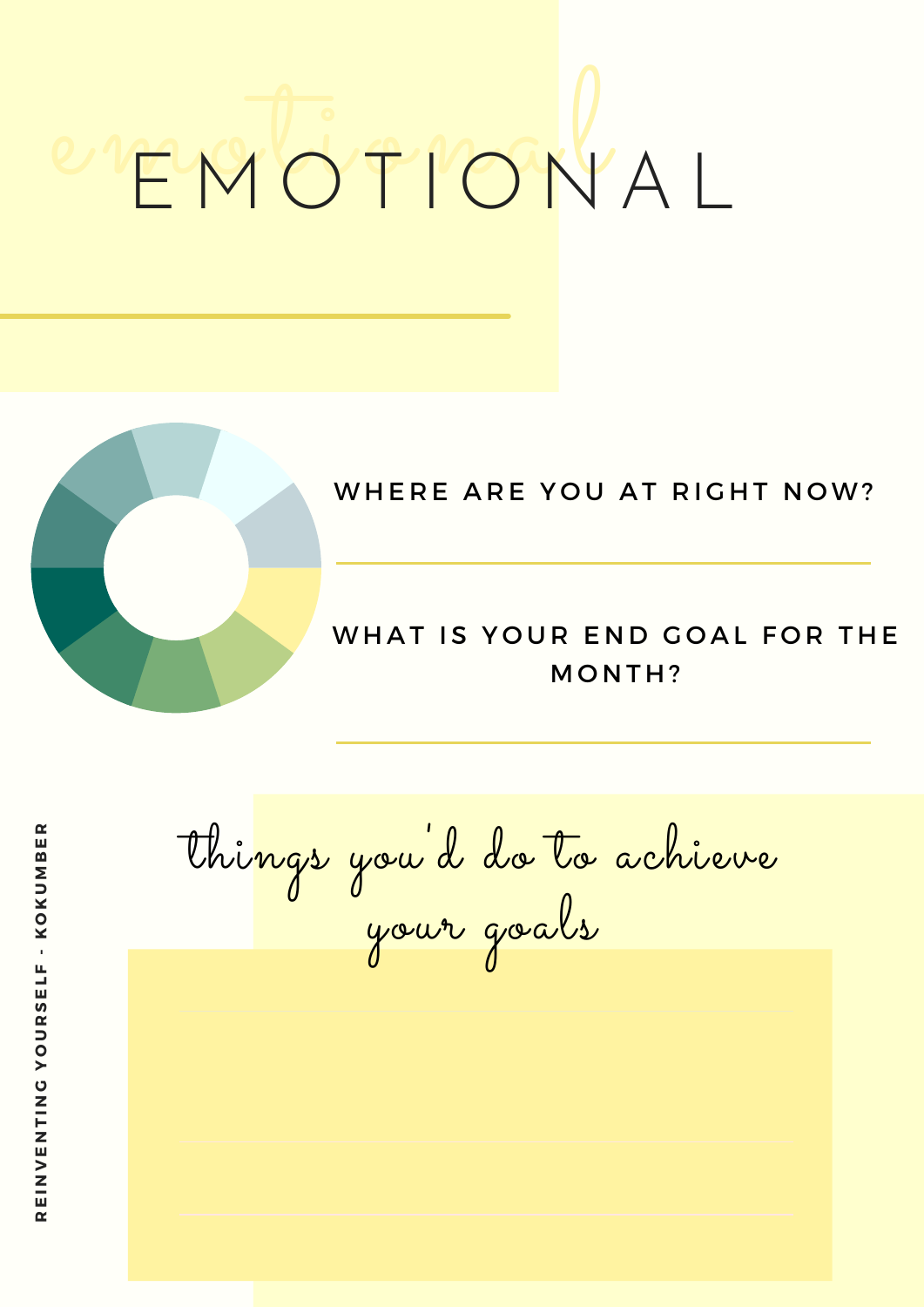# spiritual S P I R I T U A L



For many of you, being spiritual may imply being religious, but this is not the case for everyone.

You can be spiritual without being a religious person. Many people today fit into this category.

Yoga and meditation, for eg, can enhance your spiritual aspects.

Here, 1 means you've never done yoga, meditation, or prayed. While, 10 indicates that you can go on to become next ascendant master.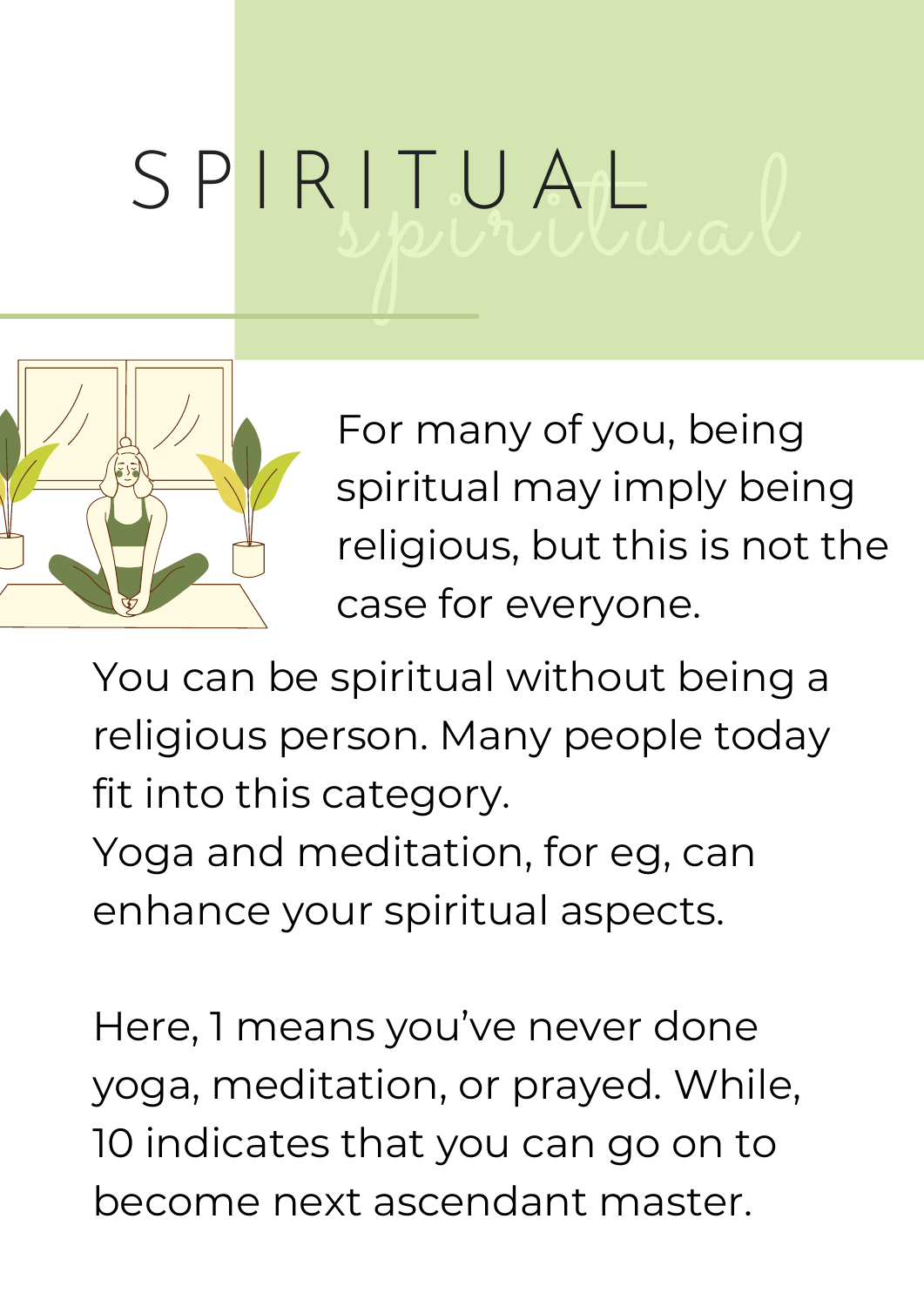## spiritual S P I R I T U A L



### WHERE ARE YOU AT RIGHT NOW?

### WHAT IS YOUR END GOAL FOR THE MONTH?

things you 'd do to achieve your goals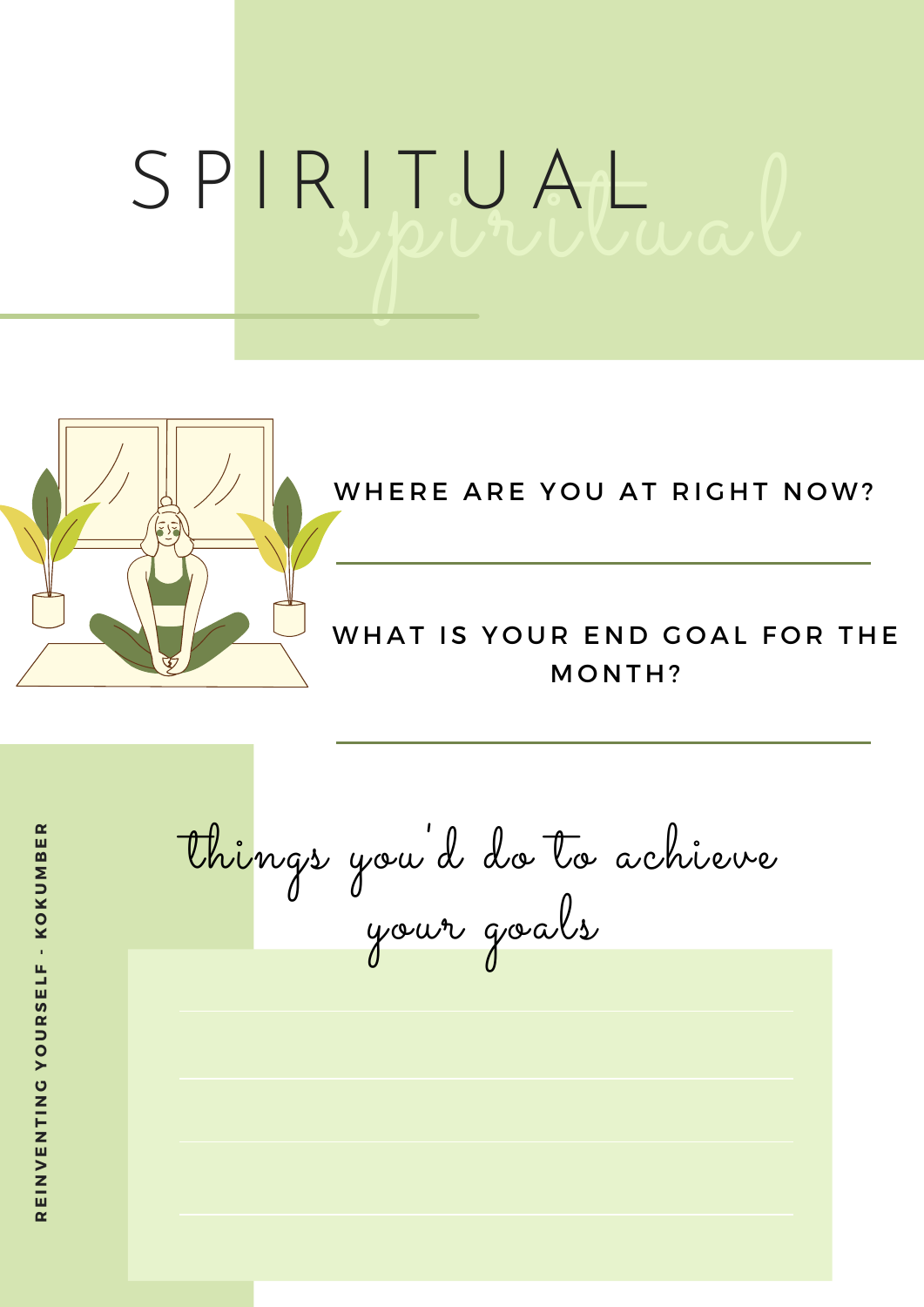# **Analyze your results**

Give yourself honest scores ranging from 1 to 10 in each of these categories and add them up.

Now, divide your total by 60 to get the percentage. Assign a grade based on your results.

Example, If you received a 67 percent, you would grade your life a C.

This will hit you hard, because now have an exact number to describe the quality of your life.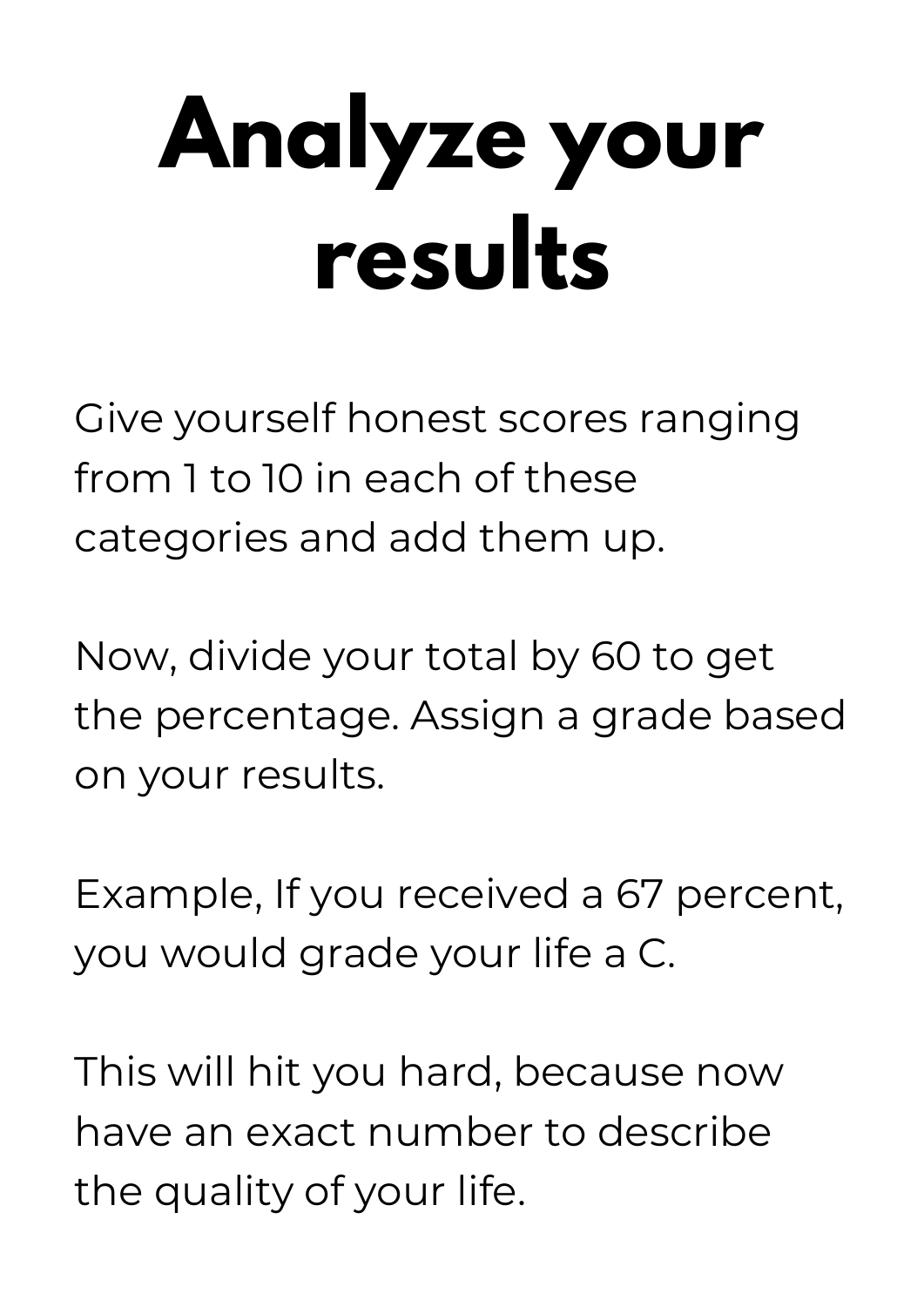But don't worry, majority of people fall into C and D categories.

Consider this a wake-up call about your current living situation and areas where you need to reinvent yourself, because *you are fully capable of living your best life*.

Who is preventing you from living it? It's you. Stop living cluelessly and take charge to change your life.

Now use this to create action steps for areas you want to focus on!